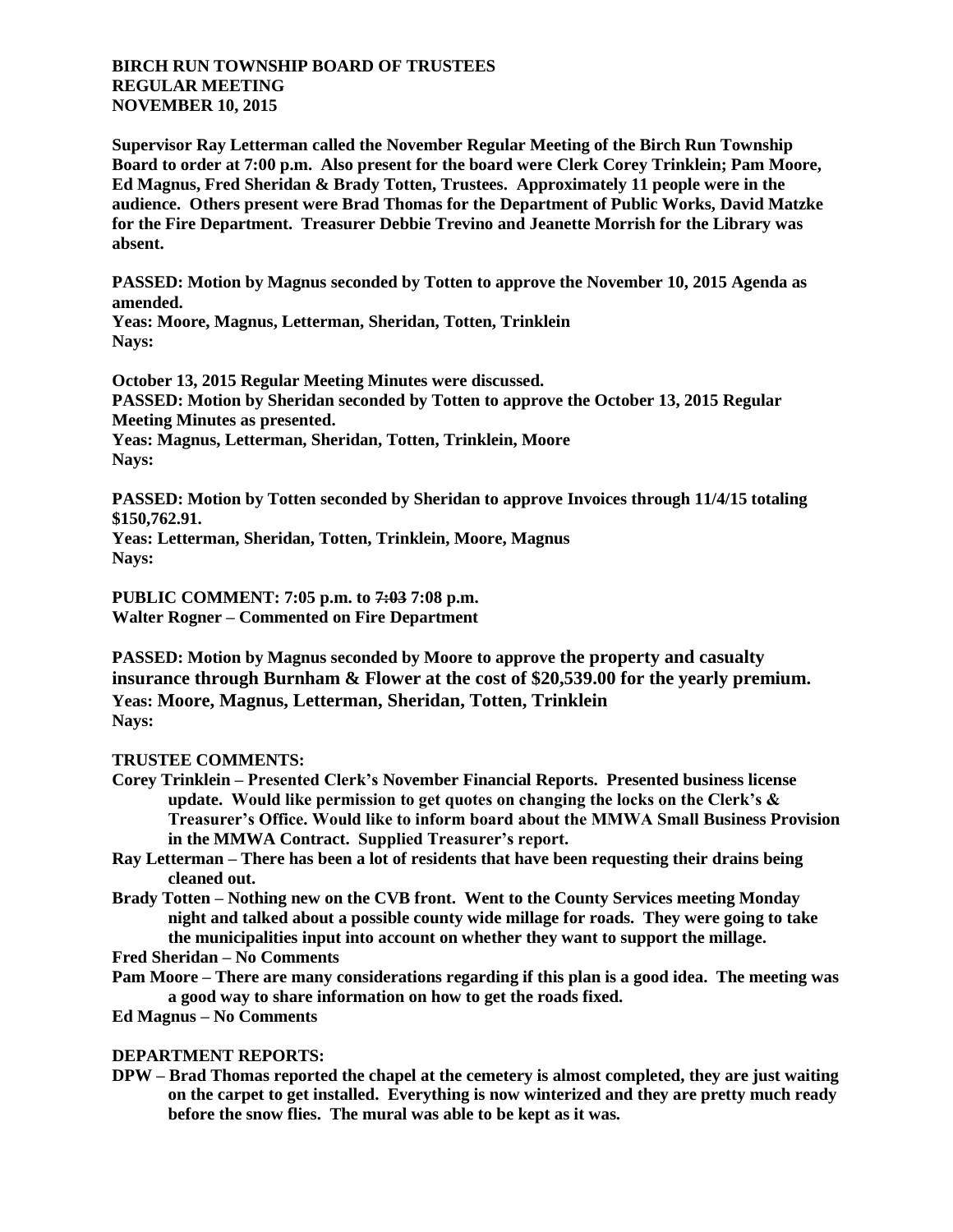**Fire Dept. – Dave Matzke reported last month there were 37 calls. Twice they had to go to Clio to assist with fires. There was a fire at the middle school that Taymouth helped with.**

**PASSED: Motion by Magnus seconded by Sheridan to approve the November Budget Amendments as amended. Yeas: Sheridan, Totten, Trinklein, Moore, Magnus, Letterman Nays:** 

**PASSED: Motion by Magnus seconded by Sheridan to approve the resignation of Treasurer Debbie Trevino effective November 10, 2015. Yeas: Magnus, Letterman, Sheridan, Totten, Trinklein, Moore Nays:** 

**PASSED: Motion by Magnus seconded by Totten to approve the Section 125 Birch Run Township Cafeteria Plan Documents effective October 1, 2015 to December 31, 2015 as presented.**

**Yeas: Letterman, Sheridan, Totten, Trinklein, Moore, Magnus Nays:** 

**PASSED: Motion by Trinklein seconded by Totten to approve paying for any tax tribunals out of the General Fund with supporting documentation provided by the Treasurer. Yeas: Sheridan, Totten, Trinklein, Moore, Magnus, Letterman Nays:** 

**PASSED: Motion by Magnus seconded by Moore to approve purchasing ID cards through IDCreator for Township Employee's at a cost of approximately \$12.00 per card. Yeas: Sheridan, Totten, Trinklein, Moore, Magnus, Letterman Nays:** 

**PASSED: Motion by Magnus seconded by Moore to approve having Masud Patterson review the Employee Manual regarding how deputies and contract employees' are affected. Yeas: Totten, Trinklein, Moore, Magnus, Letterman, Sheridan Nays:** 

**PASSED: Motion by Moore seconded by Totten to approve setting any deputies starting wage at \$10.00 per hour with** *and* **subject to review by the board. Yeas: Moore, Magnus, Letterman, Sheridan, Totten, Trinklein Nays:** 

**TABLED: Motion by Sheridan seconded by Magnus to approve indefinitely table Resolution #2015-07 (Censure of Township Treasurer) due to the Treasurer's resignation. Yeas: Moore, Magnus, Sheridan, Totten, Trinklein Nays: Letterman**

**PASSED: Motion by Magnus seconded by Sheridan to approve adding a special assessment of \$325.25 to the homeowner's winter taxes for parcel #05-10-6-11-3004-007. Yeas: Moore, Magnus, Letterman, Sheridan, Totten, Trinklein Nays:** 

**PUBLIC COMMENT: 8:35 p.m. to 8:38 p.m.**

**Lee Simms – Have all the securities been taken due to the Treasurer's resignation. Cheryl Hadsall – Would like to thank all the board members who came to the County Services meeting Monday night. Would like to thank the Fire Department for all they do.**